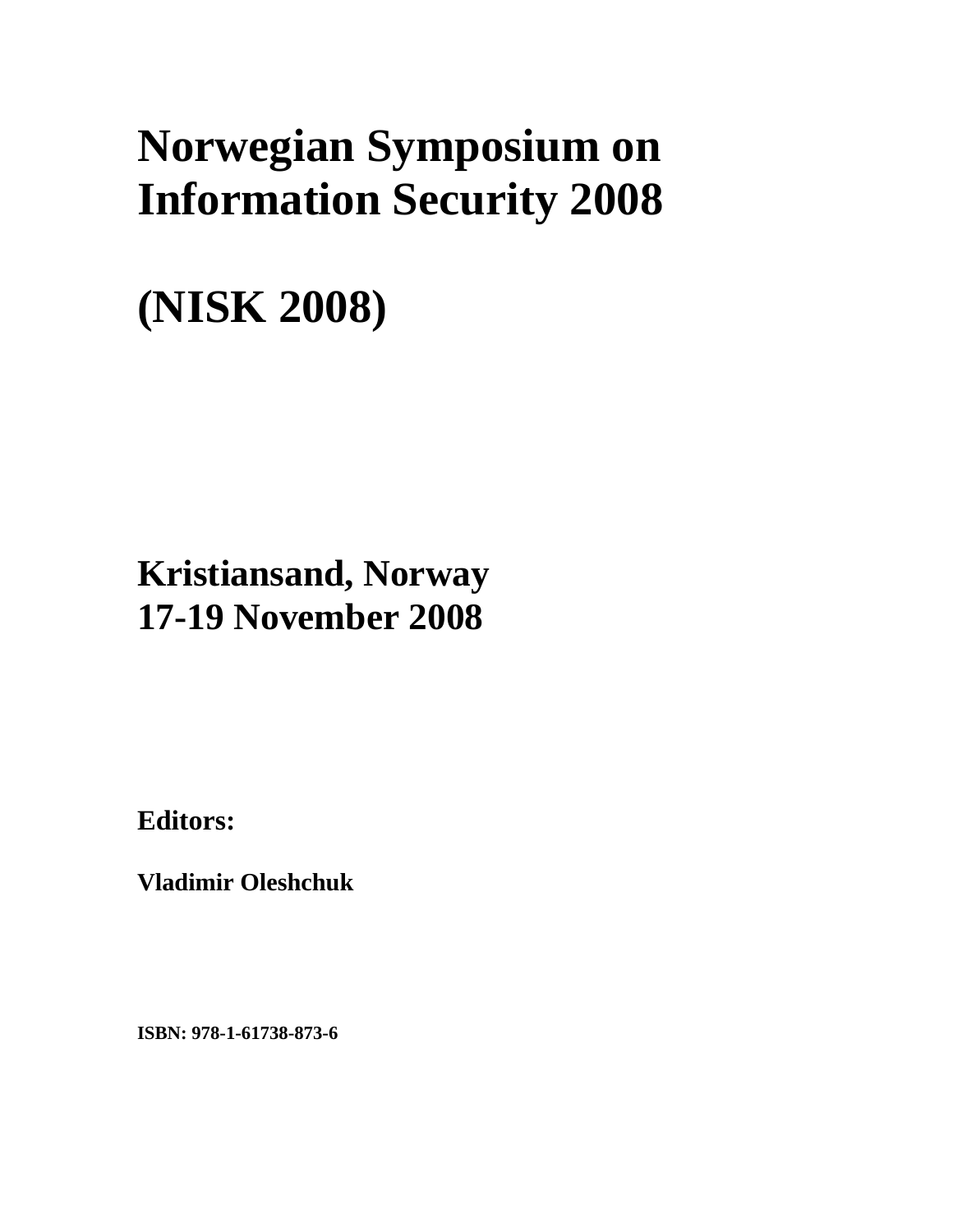**Printed from e-media with permission by:** 

Curran Associates, Inc. 57 Morehouse Lane Red Hook, NY 12571



**Some format issues inherent in the e-media version may also appear in this print version.** 

Copyright© (2008) by Tapir Academic Press All rights reserved.

Printed by Curran Associates, Inc. (2010)

For permission requests, please contact Tapir Academic Press at the address below.

Tapir Academic Press Nardoveien 12 NO-7005 Trondheim Norway

Phone: + 47 73 59 32 10 Fax:  $+4773593204$ 

forlag@tapir.no

#### **Additional copies of this publication are available from:**

Curran Associates, Inc. 57 Morehouse Lane Red Hook, NY 12571 USA Phone: 845-758-0400 Fax: 845-758-2634 Email: curran@proceedings.com Web: www.proceedings.com